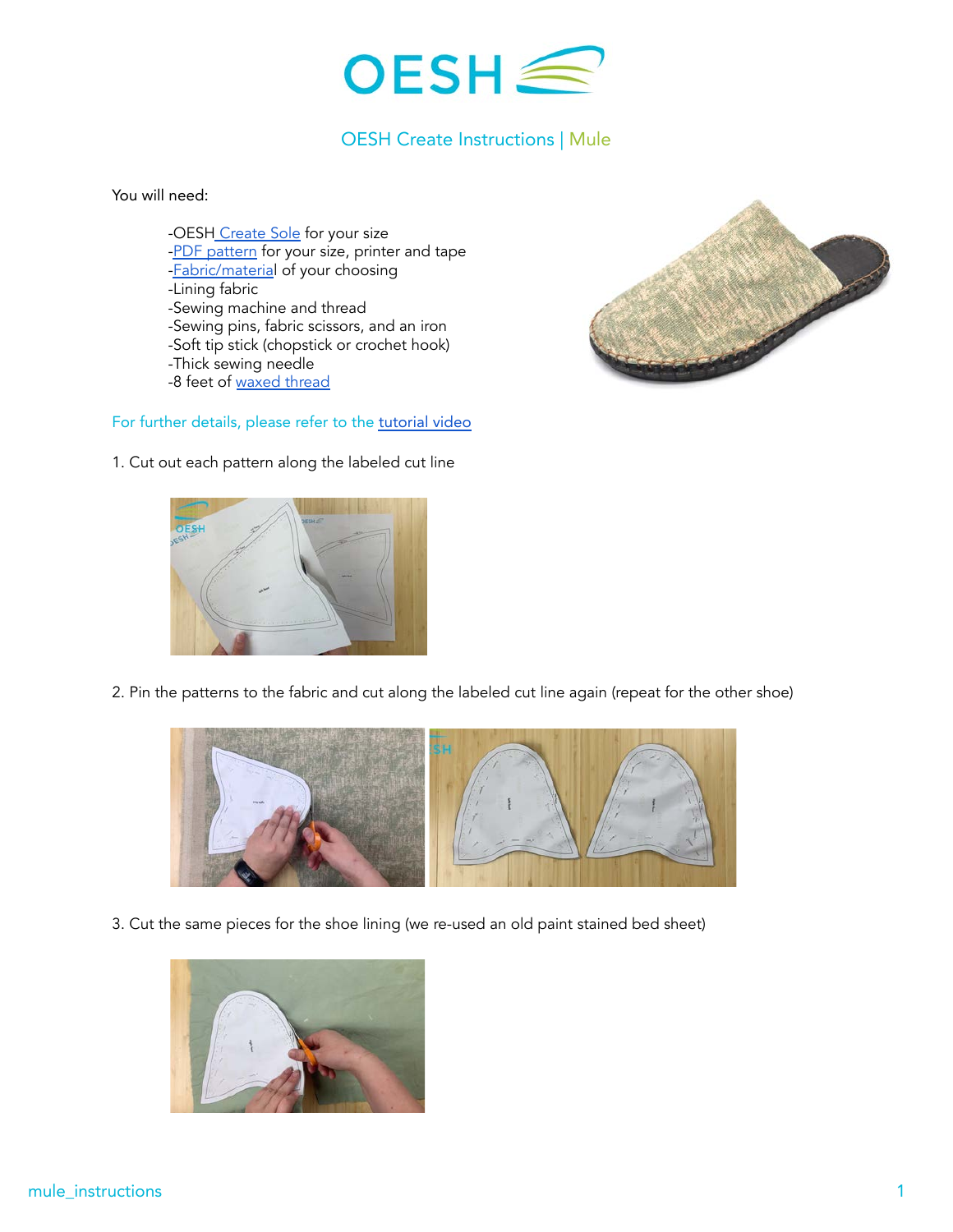4. Flip to pin both fabrics with the fronts facing each other



5. Mark 2 inches to stay unsewn to turn the fabric out later (we recommend these spots to be the most invisible)



6. Prepare to sew your toe and heel pieces, allowing a 3/8" seam (keeping the edge of the fabric on the 3/8" line)



You should end up with this 2 inch opening

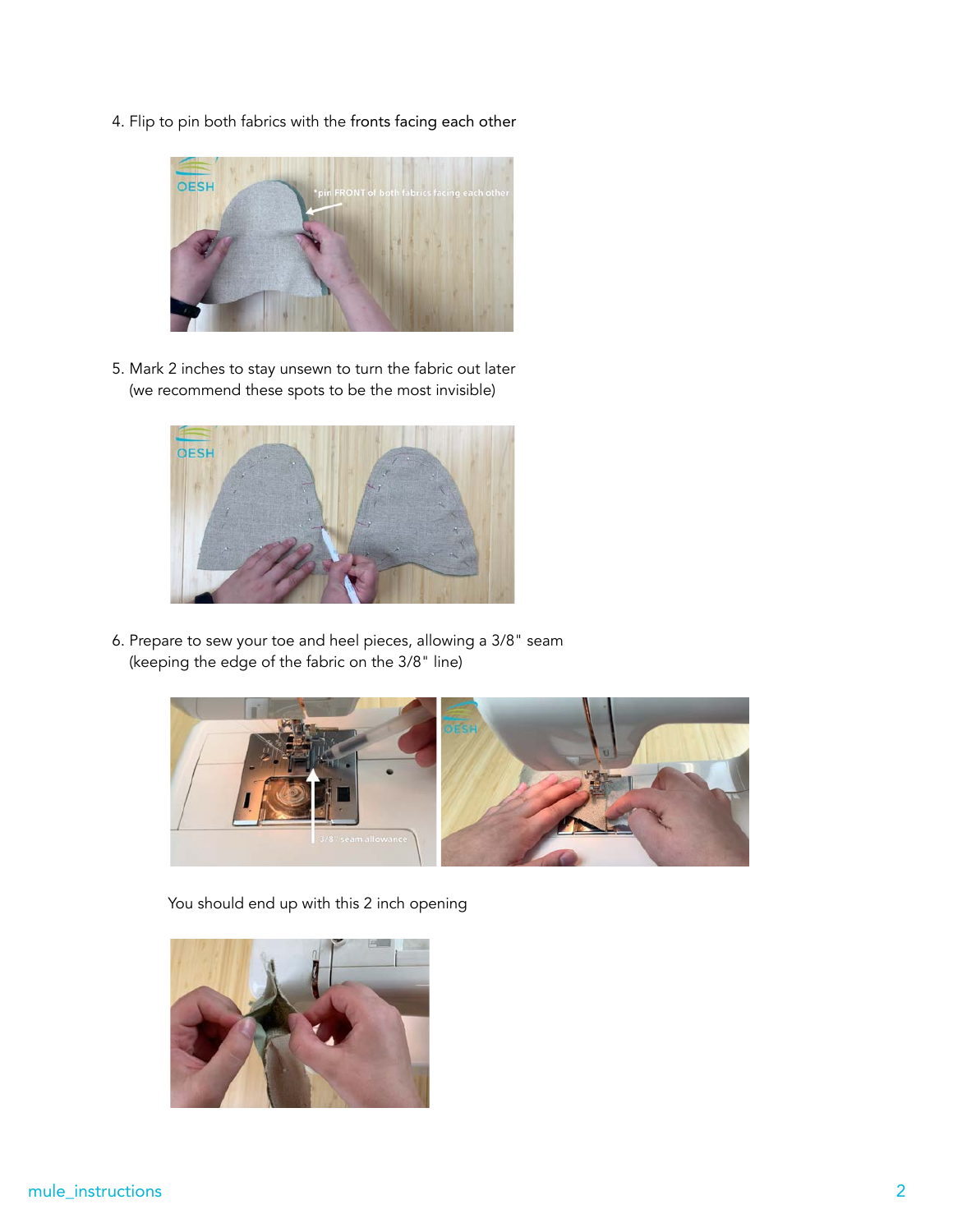7. Trim all the corners and cut off extra fabric on both pieces, except for at the 2 inch opening



8. Turn both pieces inside out (use a crochet hook or chopstick to help push out the corners)



9. Iron the edges and fold in the extra 2 inch tabs. Iron again to create an edge, and sew up the gaps (repeat for the other shoe)

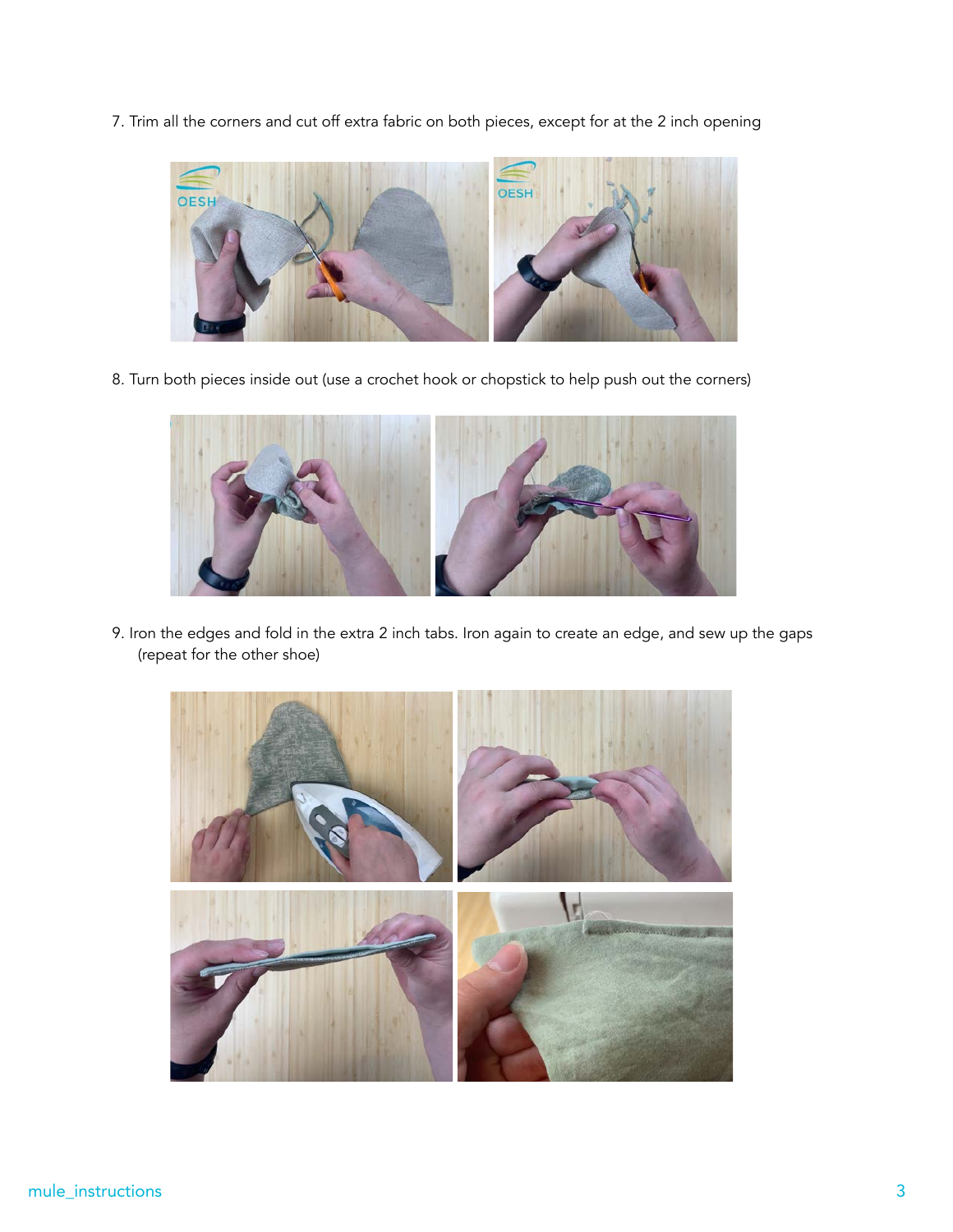10. To mark the stitching holes, cut along the line of holes on the pattern. Line up the bottom sew line with your fabric, and mark the holes with a pen (these marks will mostly be covered with stitching)



## Time to stitch to the OESH Sole!

- 11. Cut about 8 feet of waxed thread and thread a thick sewing needle
- 12. We will start stitching at the inside bottom circle hole



13. Stitch through the edge of the sole, then through the first marked hole of the fabric. Pull your needle through, leave about 6"



14. Double knot the tail and stitching thread

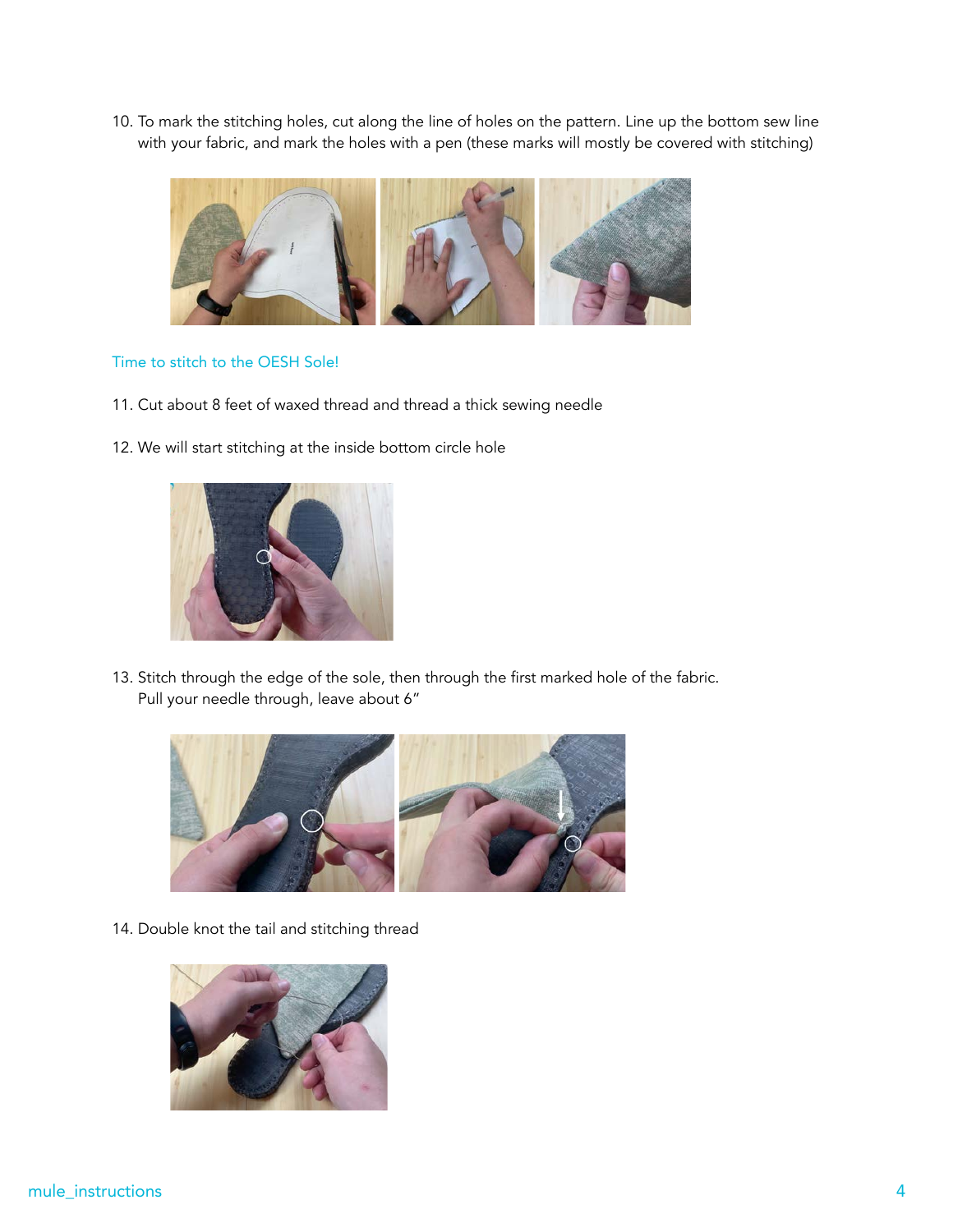## Now, we start the blanket stitch!

15. Hold your stitching thread to the left of the holes, pierce through the next hole in the OESH Sole and through the next marked hole in the fabric. Pull your thread through and tighten



16. Continue stitching along the marked holes (keep your stitches on top of the fabric)



17. Continue stitching around the OESH Sole



18. The fabric should end at the other bottom circled hole